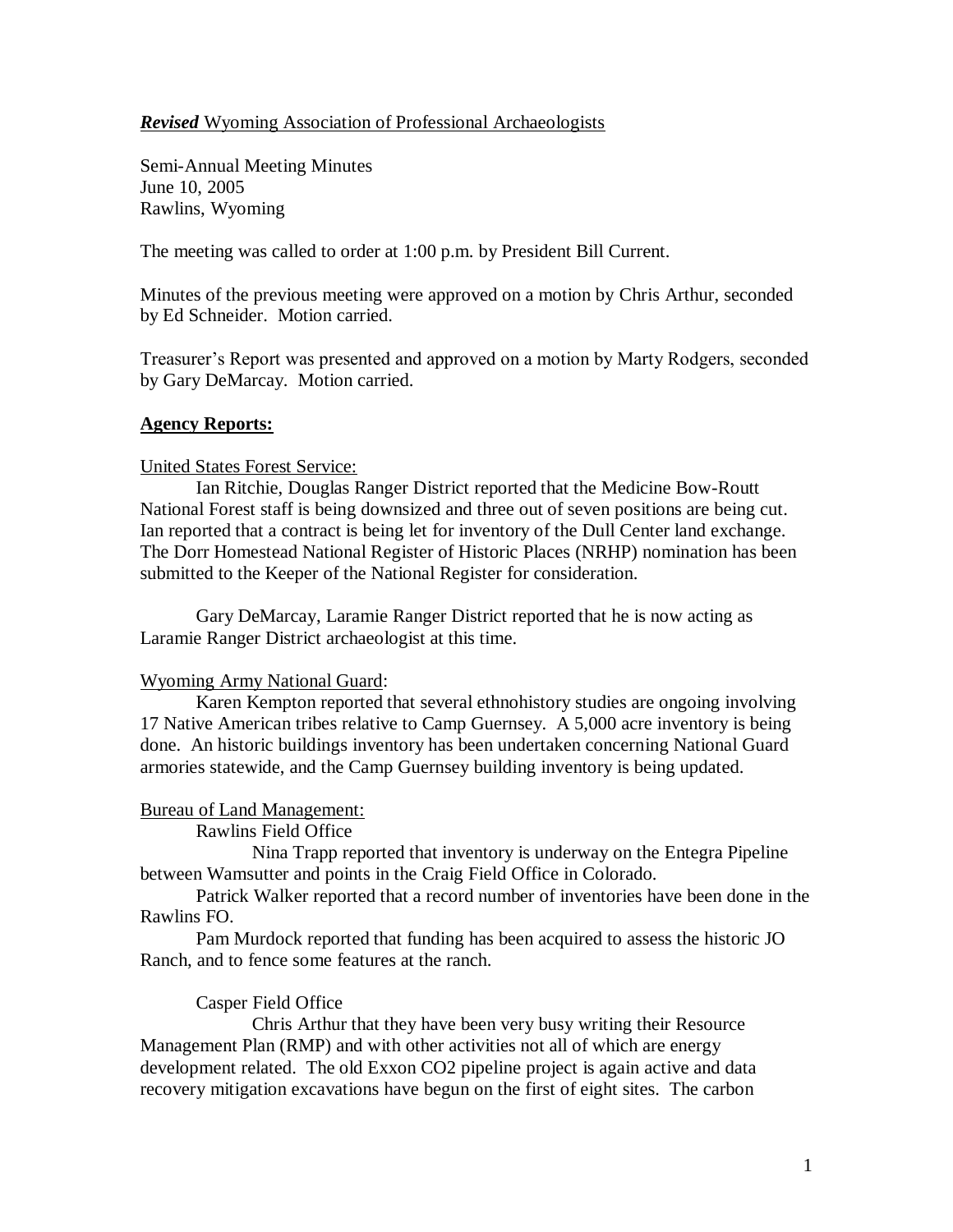dioxide will be used for oil well re-injection at the Salt Creek Oil Field. Overall CFO numbers are about the same as last year.

#### Wyoming State Office

Russ Tanner reports that comments on the National Historic Trails Context are being reviewed and integrated into a forthcoming version of that study. A Transportation Historic Context for the Powder River Basin has been contracted to Clayton Fraser of Fraser Design. The scope of work for a Powder River Basin stock raising context is being prepared and will go to bid soon. The Jack Morrow Hills coordinated activity plan (CAP) is being finalized following extensive public comment.

## Wyoming State Historic Preservation Office

Judy Wolf said the BLM has been partnering with SHPO in developing contexts by funding the two Powder River contexts named by Russ.

Judy reported that she is working on the poster for Wyoming Archaeology Awareness Month. She asked members to give her any ideas they might have for the poster and for the t-shirt. She also reported the 2004 Wyoming Archaeology Awareness Month Poster again won FIRST PLACE in the Society for American Archaeology poster context.

Mary Hopkins reported that the Pump III project archaeology deposition model will soon be completed.

State Archaeologist Mark Miller reported that he is working on a NRHP nomination for the Trapper's Point Site in Sublette County.

# Assistant State Archaeologist Danny Walker reported that he is working on the Fort Laramie Folsom site (?). *At the Fall meeting, Walker confirmed that there was indeed a Folsom site found during his work at Fort Laramie*. *Walker also reported having done geophysical work at the Barger Gulch Site in Colorado.*

Several representatives reported that there is a new organizational structure at the SHPO office, and a number of changes have been undertaken and more are expected.

### Office of the Wyoming State Archaeologist

Marty Rodgers said architects are busy working on drawings for the new Anthropology Department building at the University of Wyoming. The new building will be "a nice space, and facility" for the entire anthropology program including the curation facility. The building is estimated to cost \$16 Million dollars. It will allow all staff, including the Cultural Records Office, curatorial facility and Anthropology faculty to be in one building.

Marty added that the new curation database has been completed and verification is underway now. This system will allow online access to information related to material curated at the facility. Marty is also working to facilitate quick response to materials loan requests. And a contract is being initiated with the Bureau of Reclamation to catalog their curated material. Finally, curation agreements with other agencies are being updated.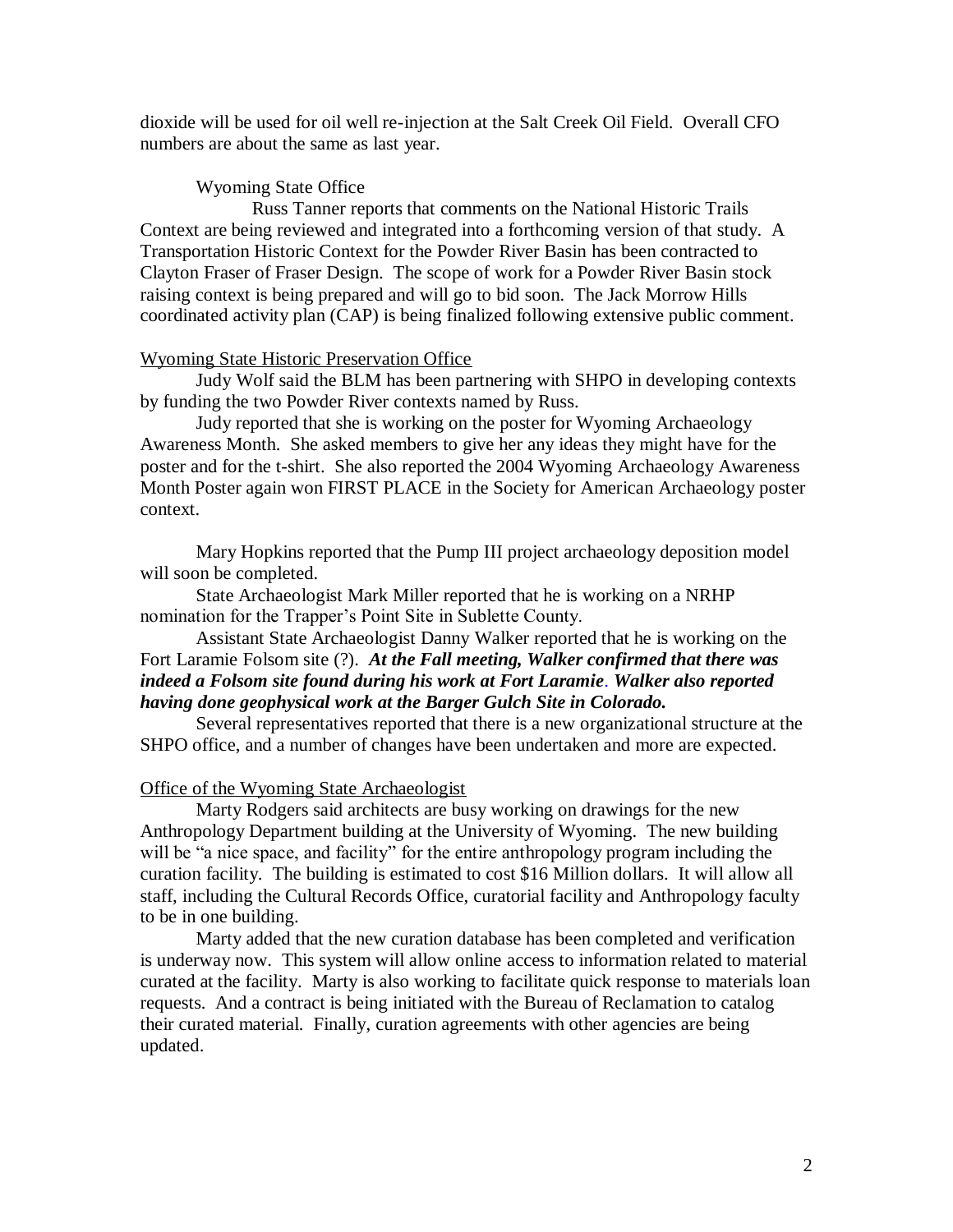## **Archaeology Consulting Firms**

### TRC

Ed Schneider, reports that they are doing several large inventories for energy industry projects including some geophysical projects, in addition to Wyoming Department of Transportation work on State Highway 187. They are also finalizing the Lost Creek Excavations and are anticipating doing mitigation work at Arch Minerals coal mine near Hanna which may include a Traditional Cultural Landscape study.

### Current Archaeological Research

Bill Current reports ongoing inventory and some data recovery mitigation excavations including work at a possible area used for heat treating lithic material.

Bill also mentioned that the Wardell Buffalo Trap site in Sublette County was recently heavily vandalized and three bison skulls were removed and stolen. Sam Drucker, BLM Pinedale Field Office will be undertaking salvage and stabilization efforts. Bill said Sam desperately needs help with this work. Law enforcement investigation of the vandalism is ongoing.

### Office of the Wyoming State Archaeologist

Brian Waitkus said OWSA is busy doing several highway projects including work on the road between Norris and Mammoth in Yellowstone National Park. OWSA is also working on inventory at Camp Guernsey for the Wyoming Army National Guard.

### **Old Business**

On September 22, 2005 in Laramie, the Frison Institute at the University of Wyoming Department of Anthropology will be presenting guest speaker Margaret Conkey from the University of California at Berkeley speaking about the importance of rock art in studying prehistoric behavior. The speaker is partly sponsored by WAPA as a Wyoming Archaeology Awareness Month event.

WAPA will present Service Awards to John Albanese and Wilfred Husted at the event in Laramie.

#### Wyoming Review Board for the National Register of Historic Places (NRHP)

Russ Tanner said the Powars II ochre quarry portion of the Sunrise Mine will be added to the nomination of the Mine to the National Register. The Mine proper was recommended by the board to be eligible under NR Criteria A. The Board, on the advice of Professor Mary Lou Larson, State Archaeologist Miller and WAPA representative Tanner, recommended that the nomination eventually be amended to include the ochre quarry as a contributing element under Criteria D.

National Register eligibility of the Western Railroad Terminal in Buffalo was discussed by the Board. Archaeologists on the review board argued for the need of the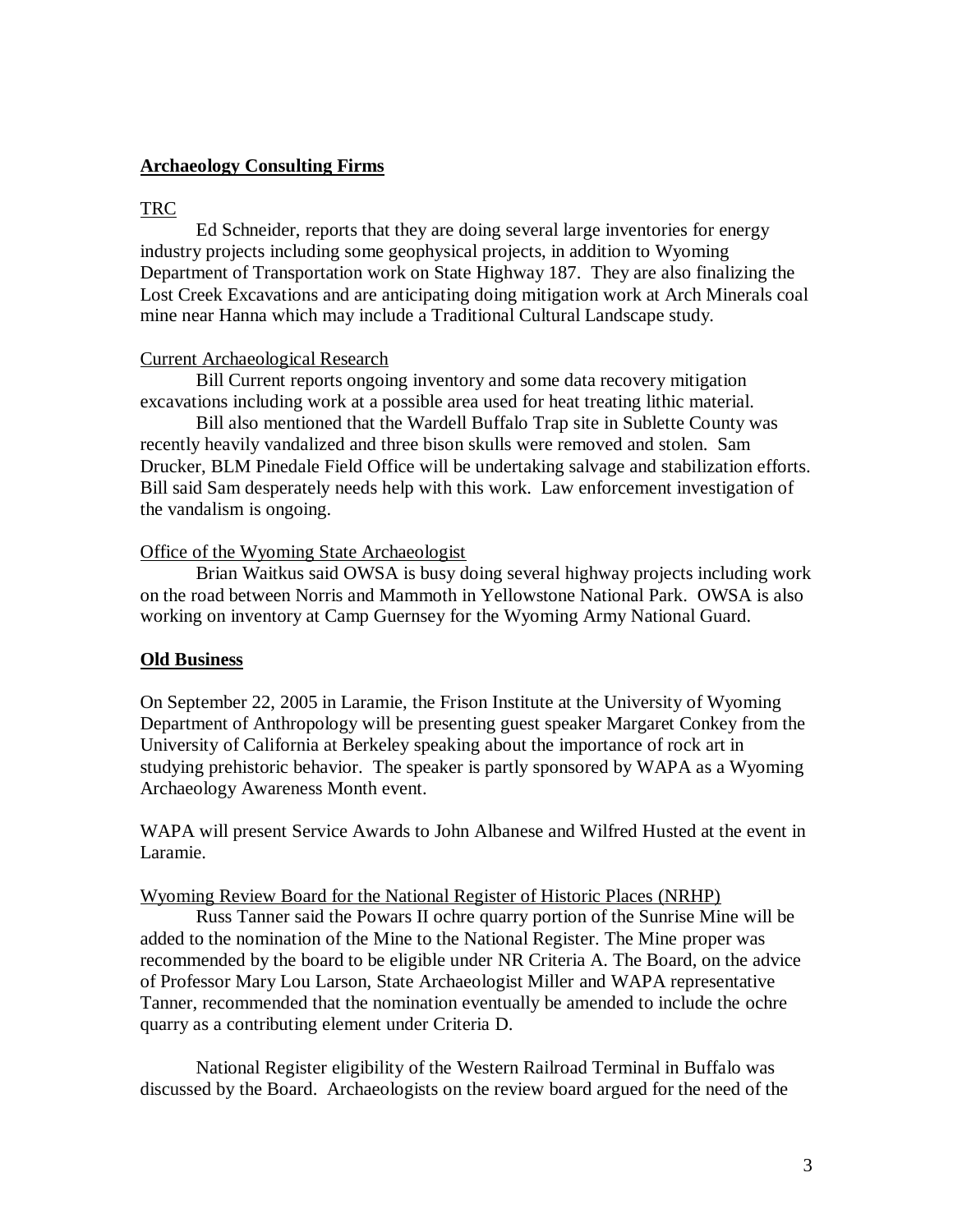site to be tested to determine whether or not it might qualify for Register status as an historic archaeological site under Criteria D, because of the historic information that

might be able to be retrieved if it were to be excavated or otherwise studied archaeologically.

The need for a list of known archaeological sites that should be nominated for listing in the National Register was discussed. WAPA President Bill Current volunteered to assist in compiling such a list.

The possibility of WAPA helping to get archaeological sites nominated to the NRHP was discussed. Ideas mentioned included the possibility of WAPA offering a grant to assist in such efforts. Gary DeMarcay said he would ask Bridget Roth who writes nominations for the USFS for suggestions concerning costs of preparing a nomination. Tanner advised that sites for which there is extensive existing information might be good candidates for a start. Members agreed to think about this topic and bring ideas to the next meeting. No further action was taken on this topic.

Staff of the SHPO have been assigned to write nominations. State Archaeologist Mark Miller will be working on the Trapper's Point Site. Review and Compliance Officer Richard Curritt will be working on the Lookingbill Site, and Historian Nancy Weidel will be working a nomination for the Dayton Community Hall.

#### WAPA List Server

A motion was made by Chris Arthur and seconded by Ian Ritchie that WAPA remove all persons who have not paid dues from the list server as of September 30, 2005. This issue has been discussed at several past meetings. The motion carried.

#### Dues

Judy Wolf has a list from Treasurer Tom Larson of members who need to pay dues.

#### Website

Sam Trautman of the Cultural Records Office has agreed to continue doing the website for WAPA.

#### Newsletter

Dave Reiss, of OWSA, has agreed to compile the newsletter but is in need of information to include in it. The Newsletter, when compiled, will be posted on the Website and not printed in hardcopy.

#### Travel Scholarship

The WAPA scholarship to assist students with travel to present research papers at professional meetings was presented this year to Shauna Cox and Jack Fenner. The award is made by WAPA in conjunction with the Wyoming Archaeological Society (WAS) and the student's also present their papers at the WAS annual meeting.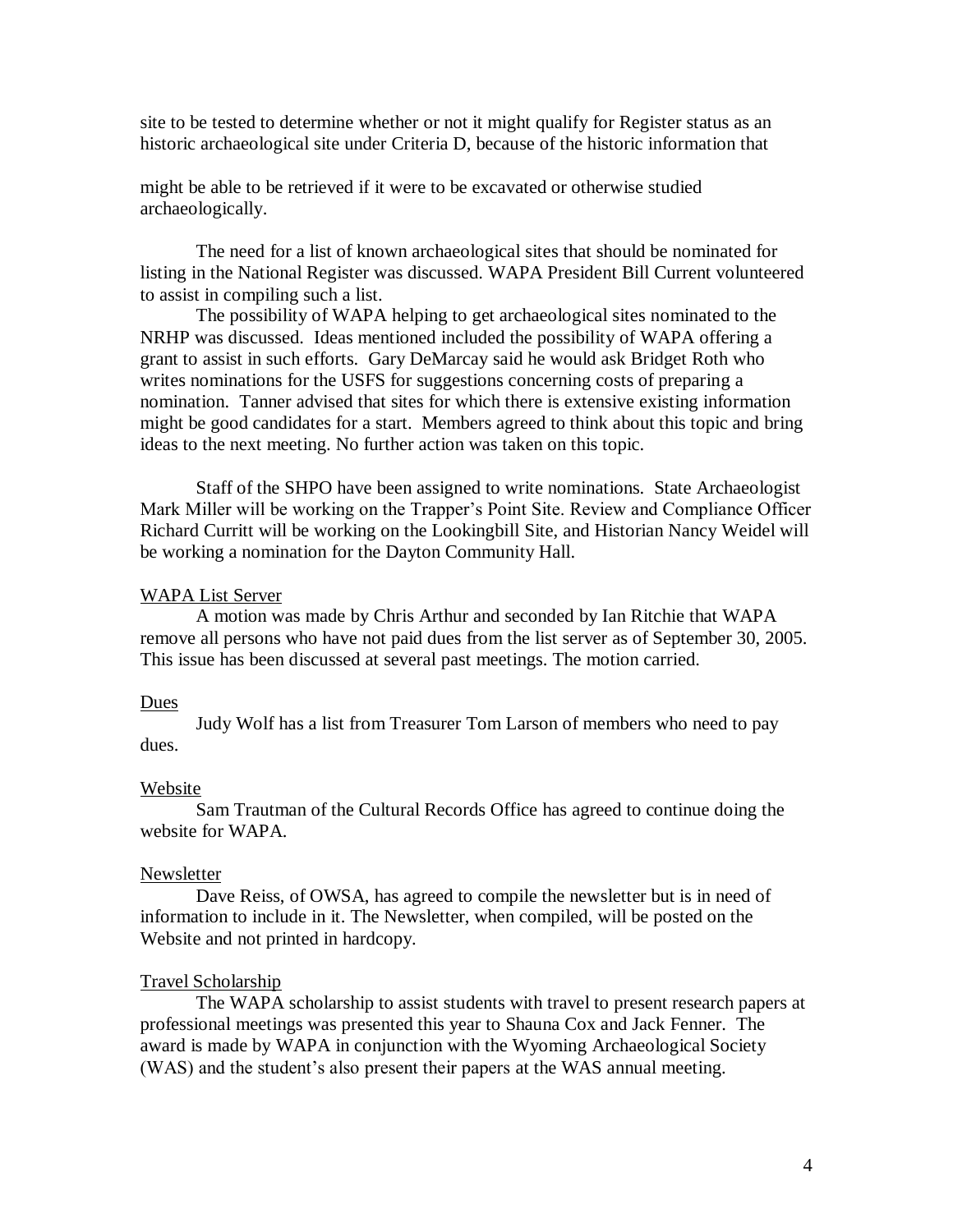# **New Business**

### New Members

Three new members were proposed for WAPA membership: Patrick Walker, Russell Kaldenberg and Jennifer Ralston. A motion was made Russ Tanner, seconded by Ed Schneider to approve these three for membership. The motion carried.

### Meetings

Several upcoming professional meetings were identified including the Rocky Mountain Anthropological Conference in Park City, Utah in September.

Several members remarked that turnout of Wyoming archaeologists at the Society for American Archaeology meeting in Salt Lake City in April was quite disappointing.

## **The fall WAPA meeting is scheduled for September 22, 2005 in Laramie.**

The Plains Anthropological Society conference will be in Edmondton, Alberta, Canada in October.

The Society for Historical Archaeology annual meeting will be in Sacramento, California in January, 2006

The Islands in the Plains meeting will be April, 20006. The location was not mentioned.

### Monetary Contributions by WAPA

The Wyoming Archaeology Awareness Month (WAAM) project chair Judy Wolf requested a \$500 donation from WAPA. A motion was made by Ian Ritchie, seconded by Marty Rodgers to fund the WAAM request. The motion carried.

A request for a donation toward a headstone for deceased Arapaho Elder Francis Brown was tabled following extensive discussion. The following motion was made by Ian Ritchie, "WAPA will take under consideration how to appropriately recognize the contributions of Native American elders, whether that be by a plaque, scholarship or some other means. WAPA will discuss the issue with several Native elders we work with. WAPA members are asked to think about making personal contributions to recognition several Native elders, as individuals personally determine. Russ Tanner seconded the motion. The motion carried. WAPA President Bill Current agreed to approach various elders for their thoughts concerning this issue.

#### Wardell Site Volunteers Needed

Several members again mentioned that volunteers are badly needed to assist in salvage and stabilization at the very important Wardell Site in Sublette County.